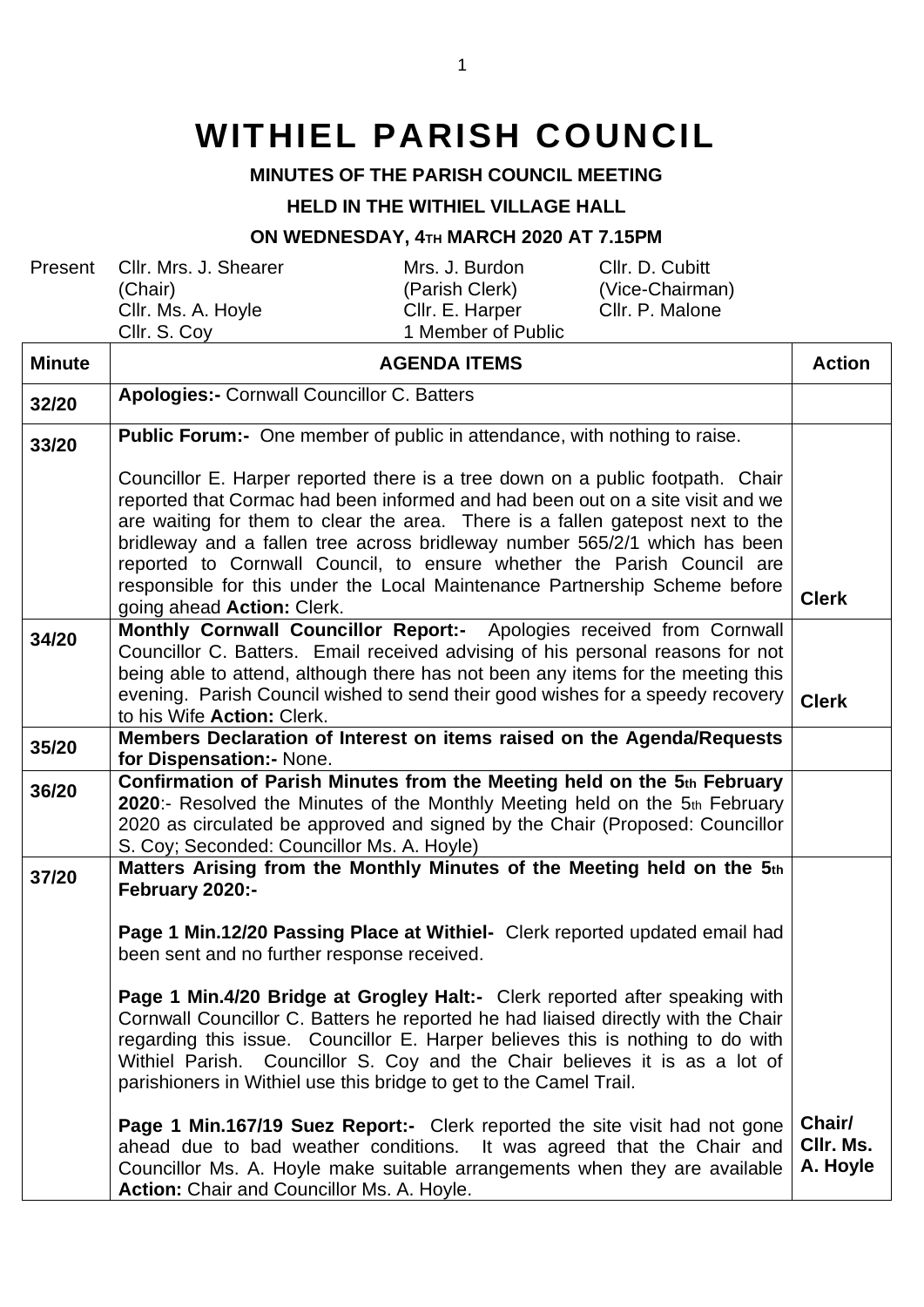|       | Page 3 Min.142/19 Damaged Stile:- Chair reported a quote had been received<br>for the repair in the sum of £30.00. Councillor Ms. A. Hoyle reported the stile<br>had been repaired but she is concerned that it will not last long as it is not<br>screwed down very good, especially to the middle posts and can be moved to<br>and fro and it is not a strong piece of wood and is not a particularly good job<br>done Action: Councillor Ms. A. Hoyle to follow up and take some photographs<br>for the Parish Council to consider.<br>Page 5 Min.28/20 Superfast Broadband Access for parts of Withiel:- |  |                         | CIIr. Ms.<br>A. Hoyle                  |
|-------|--------------------------------------------------------------------------------------------------------------------------------------------------------------------------------------------------------------------------------------------------------------------------------------------------------------------------------------------------------------------------------------------------------------------------------------------------------------------------------------------------------------------------------------------------------------------------------------------------------------|--|-------------------------|----------------------------------------|
|       | Councillor S. Coy reported he had heard back from BT and Open Reach. He<br>has registered with Open Reach and is following up and will report back again<br>when more information is available <b>Action:</b> Councillor S. Coy.                                                                                                                                                                                                                                                                                                                                                                             |  |                         | CIIr. S.<br>Coy                        |
| 38/20 | Planning Applications received at the meeting and prior to the meeting;<br>Planning Pre-Applications; Planning Results; Planning Correspondence;<br>Any letters received for or against any Planning Applications:-                                                                                                                                                                                                                                                                                                                                                                                          |  |                         |                                        |
|       | <b>Planning Applications:-</b>                                                                                                                                                                                                                                                                                                                                                                                                                                                                                                                                                                               |  |                         |                                        |
|       | PA20/00986 - Mr. & Mrs. Jope - Remodelling of roof to existing barn<br>conversion dwelling to form additional living accommodation, The Old Stables,<br>Trevidgeowe Farm, Withiel - Next Agenda - Clerk reported she had<br>requested an extension of time.                                                                                                                                                                                                                                                                                                                                                  |  |                         | <b>Clerk</b>                           |
|       | Action: Councillor Ms. A. Hoyle requested an update on the planning<br>application neighbouring her property. She would forward relevant information<br>to Clerk to follow up. Clerk to liaise with Cornwall Councillor Chris Batters to<br>follow up on behalf of the Parish Council.                                                                                                                                                                                                                                                                                                                       |  |                         | CIIr. Ms.<br>A. Hoyle/<br><b>Clerk</b> |
|       | <b>Planning Results:-</b>                                                                                                                                                                                                                                                                                                                                                                                                                                                                                                                                                                                    |  |                         |                                        |
|       | <b>PA19/09835 - Mr. Antonio Conceicao</b> - Change of use from A5 to B1 with<br>external alterations and subdivision of unit, Unit 1 Silken Ladder, Victoria<br>Square, Victoria, Roche - Approved                                                                                                                                                                                                                                                                                                                                                                                                           |  |                         |                                        |
|       | <b>PA19/10574 - Mr. Michael Cherry</b> - Erection of a pitched roof between two<br>existing cattle sheds, Tregawne Farm House, Tregawne, Withiel - Approved                                                                                                                                                                                                                                                                                                                                                                                                                                                  |  |                         |                                        |
| 39/20 | Monthly Accounts for Approval and Any Financial Matters (Including                                                                                                                                                                                                                                                                                                                                                                                                                                                                                                                                           |  |                         |                                        |
|       | applications for Grants & Donations if received):- It was proposed that the<br>Council approve the accounts for payments as listed below as circulated on<br>schedule (Proposed: Councillor Ms. A. Hoyle; Seconded: Councillor E. Harper)<br><b>Motion Carried</b>                                                                                                                                                                                                                                                                                                                                           |  |                         |                                        |
|       | Salaries and Expenses                                                                                                                                                                                                                                                                                                                                                                                                                                                                                                                                                                                        |  | £160.87   February 2020 | <b>Clerk</b>                           |
|       | HMRC - Income Tax                                                                                                                                                                                                                                                                                                                                                                                                                                                                                                                                                                                            |  | £35.20   February 2020  |                                        |
|       | Withiel Playing Field Association<br>£78.00   Annual Hall Hire<br>Clerk reported she had followed up her hours and pay with CALC today to<br>confirm the correct way forward to discuss. The additional hours from October<br>2019 to February 2020 as agreed to be paid and back-dated at the closed<br>meeting in December 2019 are requested this month, so they are included in<br>the financial year ending 31st March 2020 Accounts. The additional March<br>hours will be claimed next month. The additional hours are October – 5 hours;                                                             |  |                         |                                        |
|       | November - 12.5 hours; December - 9 hours; January - 9 Hours; February -                                                                                                                                                                                                                                                                                                                                                                                                                                                                                                                                     |  |                         |                                        |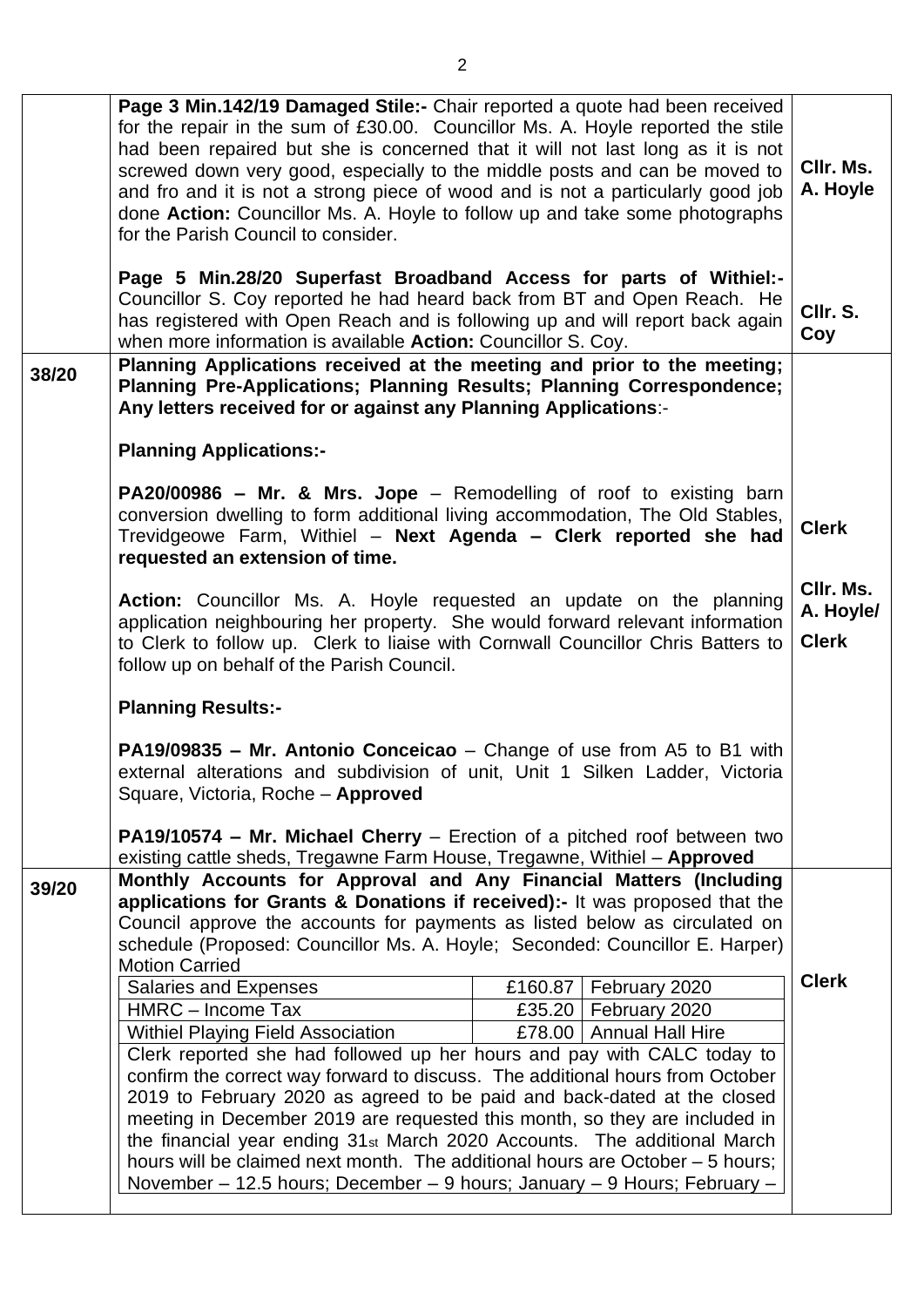|       | 4 hours, total of 39.5 hours at £9.77 per hour = £385.91 minus income tax.<br>Sarah Mason from CALC suggested this would be the way forward as it was<br>agreed at the December 2019 Closed Meeting that any additional hours would<br>be paid and then the monthly hours re-considered. Sarah Mason suggested a<br>small group, i.e. Chair, Vice-Chair and Clerk get together to re-visit the hours<br>with this being put to full Council at the April Meeting for consideration and<br>approval, it would mean, the Clerk's Contract would also need amending and<br>approving at the meeting as well. This should then not need to be discussed in<br>a closed session at this point as it has already been noted at the last closed<br>session we need to review the hours and pay the back-pay. It was resolved to<br>pay the additional hours as set out (Proposed: Councillor Ms. A. Hoyle;<br>Seconded: Councillor E. Harper, 1 abstention) Action: Clerk. Chair, Vice-<br>Chair and Clerk to meet to discuss hours and come up with proposal to put to<br>the next Full Council Meeting Action: Clerk to arrange and include on the next<br>agenda.                                                  | <b>Clerk</b><br><b>Clerk</b> |
|-------|----------------------------------------------------------------------------------------------------------------------------------------------------------------------------------------------------------------------------------------------------------------------------------------------------------------------------------------------------------------------------------------------------------------------------------------------------------------------------------------------------------------------------------------------------------------------------------------------------------------------------------------------------------------------------------------------------------------------------------------------------------------------------------------------------------------------------------------------------------------------------------------------------------------------------------------------------------------------------------------------------------------------------------------------------------------------------------------------------------------------------------------------------------------------------------------------------------------|------------------------------|
|       | Chair raised quotation received from Sam Chapman for repairs to gate of<br>£150.00 if needed. It was noted we are waiting for a response from Cormac<br>as to whether they would repair the gate as Clerk had followed up promptly for<br>the repairs Action: Clerk.                                                                                                                                                                                                                                                                                                                                                                                                                                                                                                                                                                                                                                                                                                                                                                                                                                                                                                                                           | <b>Clerk</b>                 |
| 40/20 | Laptop Update and Details from Dinah Crellin regarding replacement:-<br>Chair and Clerk reported on email received from Dinah as follows - I have had a<br>look at the laptop Julie is using for the Withiel Parish Council Clerk duties. My<br>advice would be to replace it with a new one for the following reasons:<br>1. Old operating system. Windows 8 is unstable. Windows 10 really is needed<br>for stability and security.<br>2. Very slow processor speed. Being an older style processor 1.1Ghz means<br>that the laptop runs very slowly.<br>3. Windows Live Mail does not work anymore, so sending messages is<br>impossible using that platform. Webmail is not suitable for Clerks admin due<br>to lack of features.<br>4. Microsoft Office 2002 is an old system which is unstable and virtually<br>unusable for Word processing.<br>A quotation for a new laptop, with relevant software, anti-virus, back-up drive,<br>and transfer of all documents and other programs used in the estimated sum of<br>£634.98. It was resolved to request Dinah Crellin's recommendations, with her<br>setting up (Proposed: Councillor S. Coy; Seconded: Councillor E. Harper)<br><b>Action: Clerk.</b> | <b>Clerk</b>                 |
| 41/20 | Website Update from the Chair and Clerk:- Chair and Clerk reported the<br>Parish Council Website is currently under re-construction using the old system<br>but bringing it up to date with modern features and much more user friendly.<br>Hopefully by the next meeting all will be finalised. Clerk reported that Dinah<br>Crellin did offer to attend a Parish Council Meeting to discuss if there was<br>anything Parish Councillors would like to see included. Clerk and Chair agreed<br>to remove all old agendas as details are in the Minutes and only to include the<br>main agenda for the forthcoming meeting each month on the website, keeping<br>this separate from the Minutes, to save confusion. Minutes from 2012 have<br>been included on the website.                                                                                                                                                                                                                                                                                                                                                                                                                                    |                              |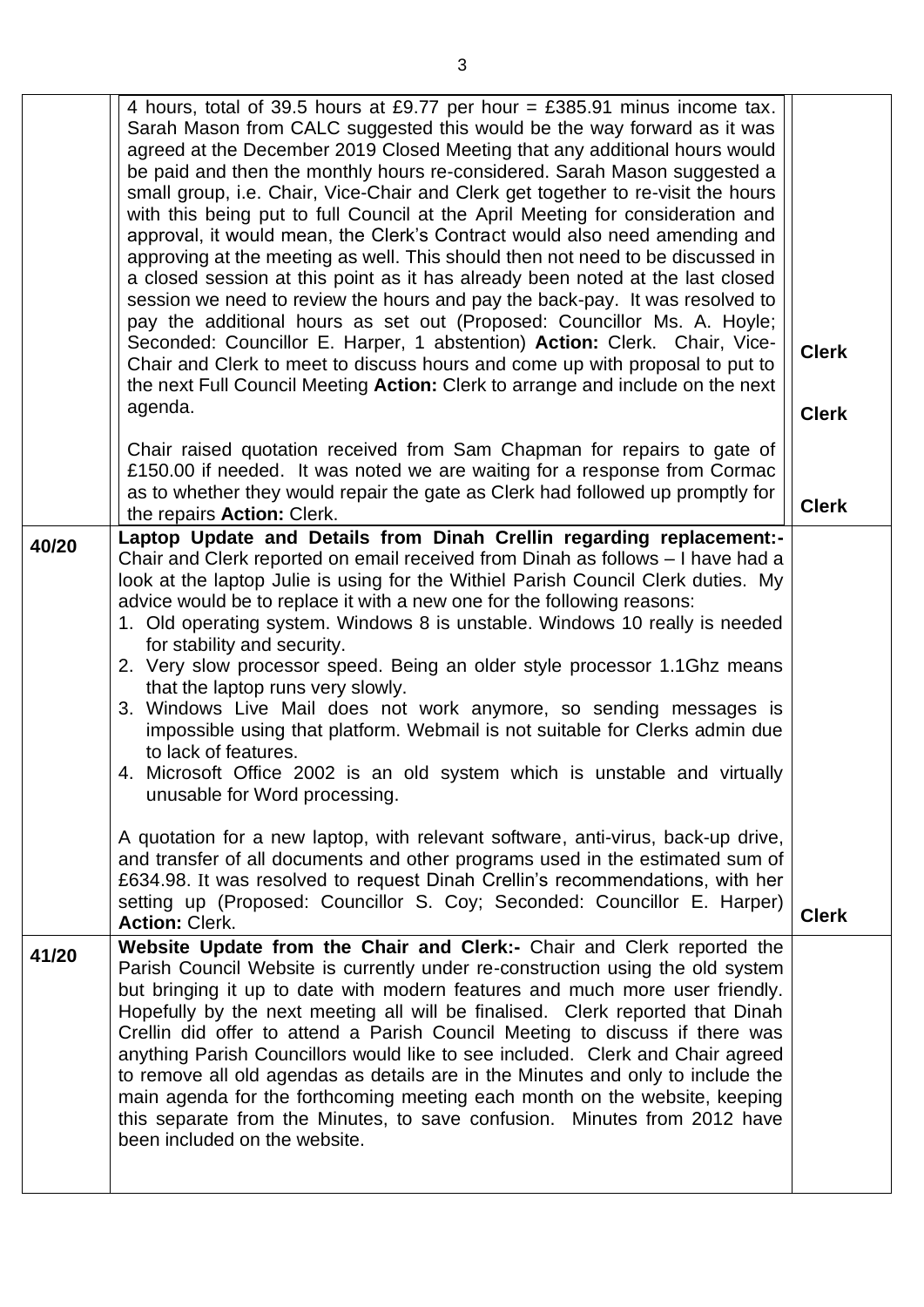|       | Dinah had queried about invoicing the Parish Council for her work, either on a                                                                              |              |
|-------|-------------------------------------------------------------------------------------------------------------------------------------------------------------|--------------|
|       | monthly basis until complete or one final invoice? Following the initial revamped<br>website launch she queried whether the Clerk would be adding posts and |              |
|       | Making changes or whether the Parish Council would like her to carry out this at                                                                            |              |
|       | a fee of £45.00 per hour, usually equating to £22.50 per month                                                                                              |              |
|       | It was resolved to request Dinah Crellin invoices now to come in this financial                                                                             |              |
|       | year and Clerk to pay by bank transfer before the next Parish Council Meeting                                                                               |              |
|       | (Proposed: Councillor S. Coy; Seconded: Councillor Ms. A. Hoyle) Action:                                                                                    |              |
|       | Clerk.                                                                                                                                                      | <b>Clerk</b> |
| 42/20 | Climate Change Update from Chair:- Chair reported she had emailed to                                                                                        |              |
|       | confirm that Cornwall Councillor Leigh Frost to attend the next meeting to speak                                                                            |              |
|       | on Climate Change, this has been included in the Parish Magazine Action: Next                                                                               | <b>Clerk</b> |
|       | Agenda to include directly under Public Forum, with wording Climate Change<br>Update from Cornwall Councillor Leigh Frost with public participation welcome |              |
|       | and suspend Standing Orders. Clerk and Chair to establish how long Cornwall                                                                                 | Clerk/       |
|       | Councillor Leigh Frost will require for this item Action: Clerk/Chair.                                                                                      | <b>Chair</b> |
| 43/20 | <b>Community Network Report from Chair:- No report.</b>                                                                                                     |              |
|       |                                                                                                                                                             |              |
| 44/20 | Village Website for Withiel Update:- Councillor S. Coy reported they have had                                                                               |              |
|       | two meeting with Dinah Crellin and there is a plan in place. They are waiting for<br>confirmation of funding from Wren.                                     |              |
|       | Correspondence - Clerk listed correspondence and actions required:-                                                                                         |              |
| 45/20 | 1. Wadebridge Renewable Energy Network - Fund Panel Constitution                                                                                            |              |
|       | 2. Great Western Railway - Rail Improvement Works in Cornwall                                                                                               |              |
|       | 3. Great Western Railway – Change to Rail Improvement Work between St.                                                                                      |              |
|       | Erth and St. Ives                                                                                                                                           |              |
|       | 4. Merlin Industrial Products Ltd - Dog Waste Station Promotion                                                                                             |              |
|       | 5. CALC – Smaller Councils Meeting – Tuesday 3rd March 2020 at Kresen<br>Kernow                                                                             |              |
|       | 6. Fowey Town Council – Feedback on Code of Conduct Training                                                                                                |              |
|       | 7. Wadebridge Renewable Energy Network - St. Breock Windfarm Community                                                                                      |              |
|       | Fund                                                                                                                                                        |              |
|       | 8. CALC - Toilet Tax Survey                                                                                                                                 |              |
|       | 9. CALC – The Real Clerking Challenge – 23rd June 2020 – Weston-Super-<br>Mare                                                                              |              |
|       | 10. CALC - Community Governance Review - Presentation by Councillor                                                                                         |              |
|       | Malcolm Brown at the CALC AGM                                                                                                                               |              |
|       | 11. Cornwall Council – Highways Scheme Expression of Interest Form                                                                                          |              |
|       | 12. Cornwall Council - Climate Change & Localism Summit - Thursday 9th July                                                                                 |              |
|       | 2020 from 13.30-16.30pm at Newquay Sports Centre                                                                                                            |              |
|       | 13. Bodmin Police Station - Newsletters<br>14. Cornwall Council - Coronavirus Update                                                                        |              |
|       | 15. Cornwall Council – Climate Change Development Plan Document                                                                                             |              |
|       | 16. Cornwall Council - Newsletter - February 2020                                                                                                           |              |
|       | 17. Cornwall Council – Town & Parish Council Newsletter – February 2020                                                                                     |              |
|       | 18. Wadebridge Renewable Energy Network Limited - Updated Spreadsheet                                                                                       |              |
|       | and Late Application                                                                                                                                        |              |
|       |                                                                                                                                                             |              |
|       |                                                                                                                                                             | <b>Clerk</b> |
|       | 19. Withiel Playing Fields Association - Financial Support for the Children's Play<br>Area and Car Park. It was agreed to include on the next agenda for    |              |
|       | discussion Action: Clerk.                                                                                                                                   |              |